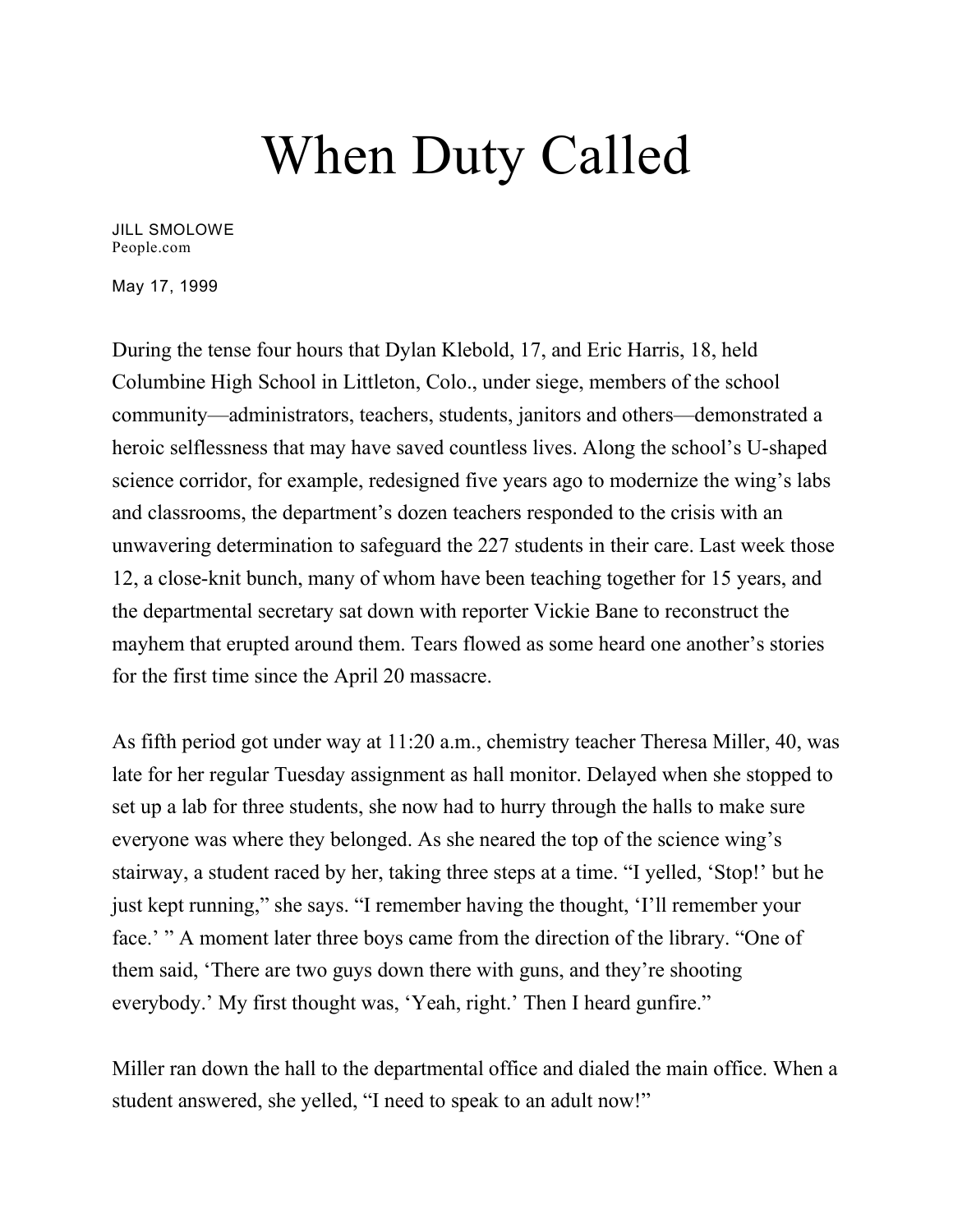"They already know, and they're on their way down there," the student responded. Cappi Wyatt, 43, who was grading papers in the biology office, heard Miller report the shooting and simply couldn't believe it. "I just went, 'No way. Not at Columbine.' I thought, 'It's a prank. It's a joke.' " But as Miller headed down the hallway to alert department chairman Frank Petersen, the sounds of screams and gunfire made Wyatt a believer.

As Petersen came out of his classroom, the corridor suddenly filled with hundreds of running students, the only sound the pounding of their feet. Afraid of a stampede, Miller kept yelling, "Slow down a bit!"—until she heard a spray of gunfire. "A bunch of kids hit the ground," she says. "Back behind them, I saw [business teacher] Dave Sanders on his stomach." While Miller corralled the fleeing students into classrooms, computer-tech teacher Rich Long, 52, tried to help Sanders up. Spotting blood in Sanders's beard and on his shirt, Long shouted for Petersen to get help. Petersen sprinted to the main office, where he came upon a group of straggling students and quickly herded them out the front door.

Back in the science wing, many teachers still thought the banging in the hallway was firecrackers or some other senior-year folly. Several assumed the Pop! Pop! Pop! was the work of chemistry teacher Kent Friesen, 48. "When I heard the fire alarm," says Dick Will, 52, "I said, jokingly, 'Guys, they did it this time. They burned down the chemistry room. Out! Let's go!' " He dispatched students along the fire-alarm route, which goes past the library, but they were turned back by Miller's screams of, "There's a gun! Get back in your classrooms!" Will says he and Chris Mosier, 38, "were just grabbing and throwing kids into rooms. We got the halls clear."

In the class where Bev Williams, 53, had allowed a brief breakdancing demonstration before handing out a biology test, a cranked-up boom box had masked the sounds of gunfire. Now, alerted to the danger by Miller, Williams hurried students into the greenhouse adjoining the classroom. "One of the little girls who had come up from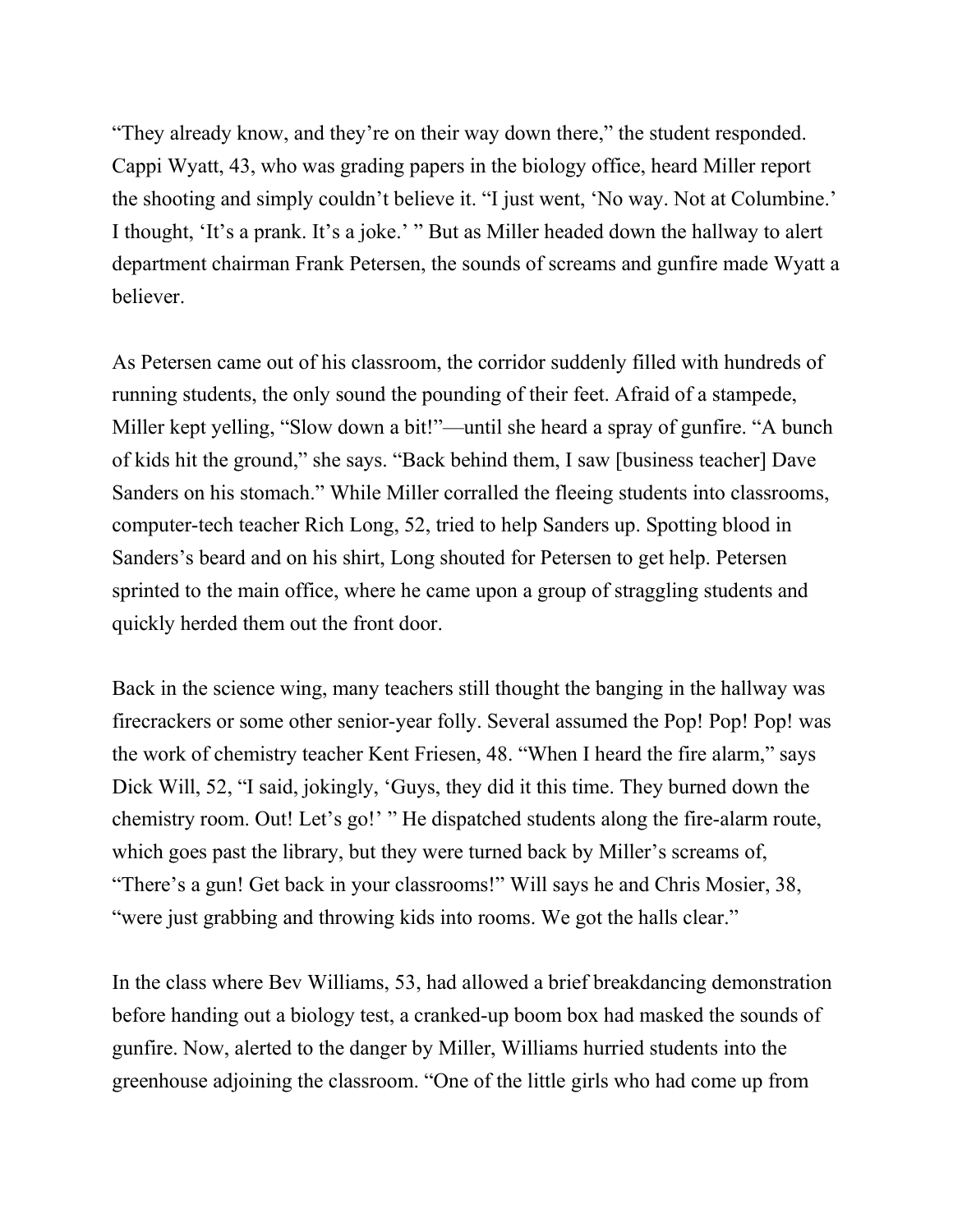downstairs told us she thought she had seen gunmen, and they were shooting and people were falling over," says Williams. That left several students trembling in terror.

As everyone huddled together, says Williams, "we were stroking one another's backs, trying to stay calm." She, like several other teachers, found that lies were the best currency of calmness. Though she wasn't certain, she assured students that the greenhouse door, which opens into the main hallway, was locked. When students became agitated about the safety of their siblings, she told them "what they needed to hear. It never dawned on them that I didn't know any more than they did."

With the halls cleared, other problems arose. For the 60 students and five teachers in the biology classroom of Doug Johnson, 49, the challenge was to keep Dave Sanders alive. Following the example of Friesen, several students stripped off their shirts and threw them to junior Aaron Hancey, an Eagle Scout with first-aid training, who had rolled Sanders into a fetal position and was trying to stanch the bleeding. "Dave was semiconscious," says Miller. "His mouth was filling up with blood so much that he couldn't say much." With his eyes, though, he followed the two students who were assigned to keep him conscious with a stream of patter.

After Hancey established phone contact through his father with a 911 operator, Wyatt began to turn tables on end so that if the gunmen came in, "there would at least be some kind of maze where [the students] could take cover." Johnson, meanwhile, wrote " 1 bleeding to death" on a white board that was propped in the window. Then, avoiding the halls, Friesen went in search of paramedics while Johnson tried to locate the gunmen.

Alerted by gunfire that the assailants were in the science wing, they ducked into a chemistry room, where they joined 20 students and teachers Doug Craft, 53, and Al Cram, 52. After brainstorming strategies on how to thwart the gunmen should there be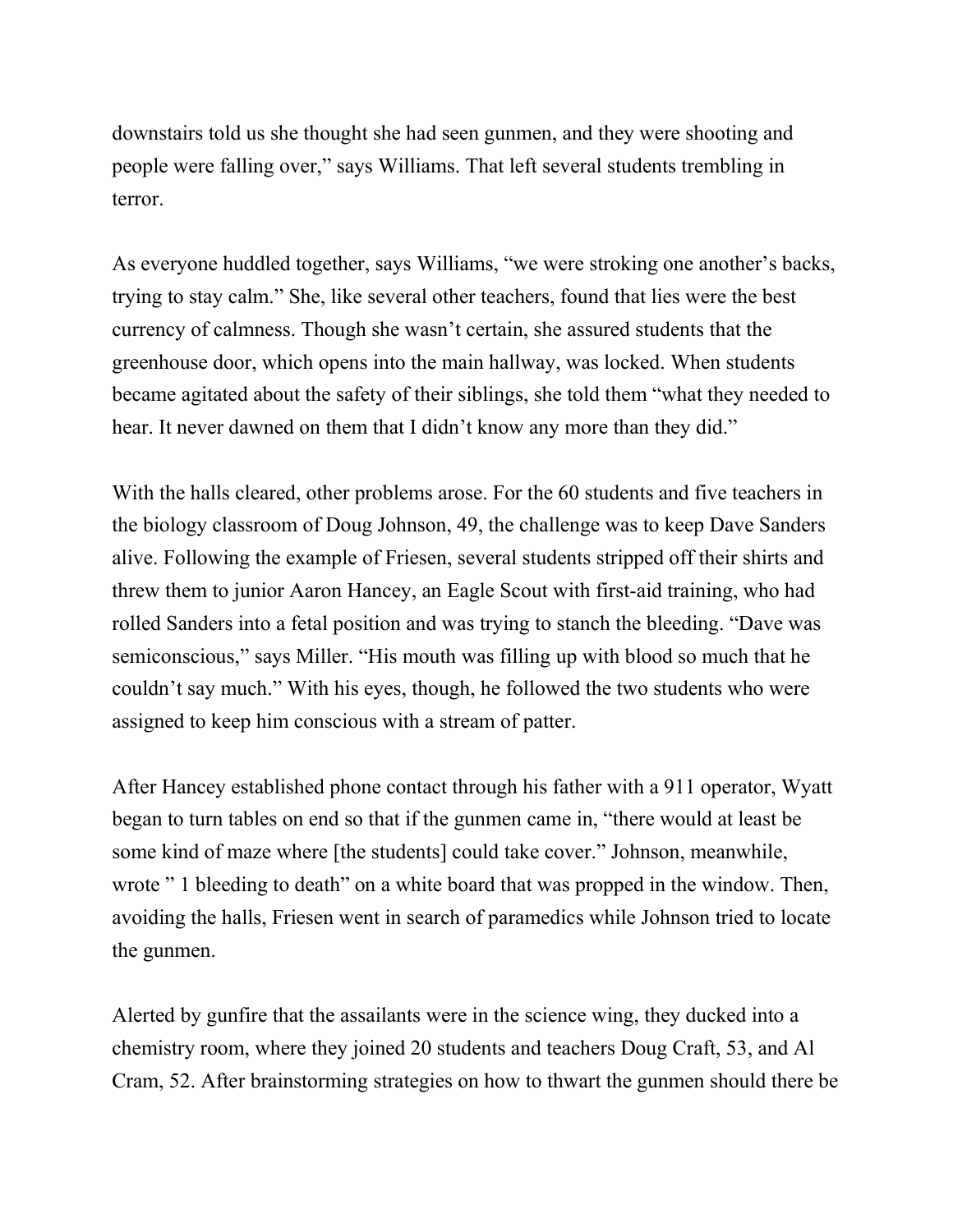an encounter, the four teachers removed the room's overhead light bulbs and prepared to blast the gunmen with fire extinguishers. Across the hall, Long and earth science teacher Will, who had 11 students with them, tied computer cables together to secure the door. "We armed ourselves with X-Acto knives," Will says with a smile.

As the minutes ticked by, the students who were crouched together in the greenhouse began to lose circulation in their legs. At one point they heard one of the gunmen shout in a flippant tone, "Today I am going to die!" After the shooting ceased around 1 p.m., the relentless blare of a fire alarm began to grate on people's nerves.

But the tedium was broken by occasional moments of humor. Classmates chuckled when a girl momentarily got her head caught between a helium cylinder and a cabinet. When the 2:30 bell rang and one student said, "Oh, good, it's time to go home," her fellow captives giggled. And, of course, the inevitable arose. "Mrs. Williams," said a girl in the greenhouse, "I've got to pee. I just have to." Williams's students used the sink. In Johnson's room, the receptacle of choice was a lab beaker.

When the students began to get fidgety, earth science teacher Cheryl Mosier, 31, handed out paper and pencils. Some students played hangman and tic tac toe; others wrote letters to family members. Mosier began to compose a letter to her husband and colleague, Chris, but, she says, "I started to cry and knew I couldn't do that in front of the kids, so I switched gears and wrote my prayers."

Around 3:00, SWAT teams began reaching the science wing. "We heard clump, clump, clump coming up the steps," says Williams. "The kids were terrified to open the door. They were so sure that it couldn't possibly be the people rescuing us." Even after everyone was rescued and brought to Leawood Elementary School, teachers put the kids first. Cheryl Mosier felt she had to maintain her composure after husband Chris arrived with students still clinging to him. But when they finally embraced, she says, "I totally broke down and hugged the hell out of him."